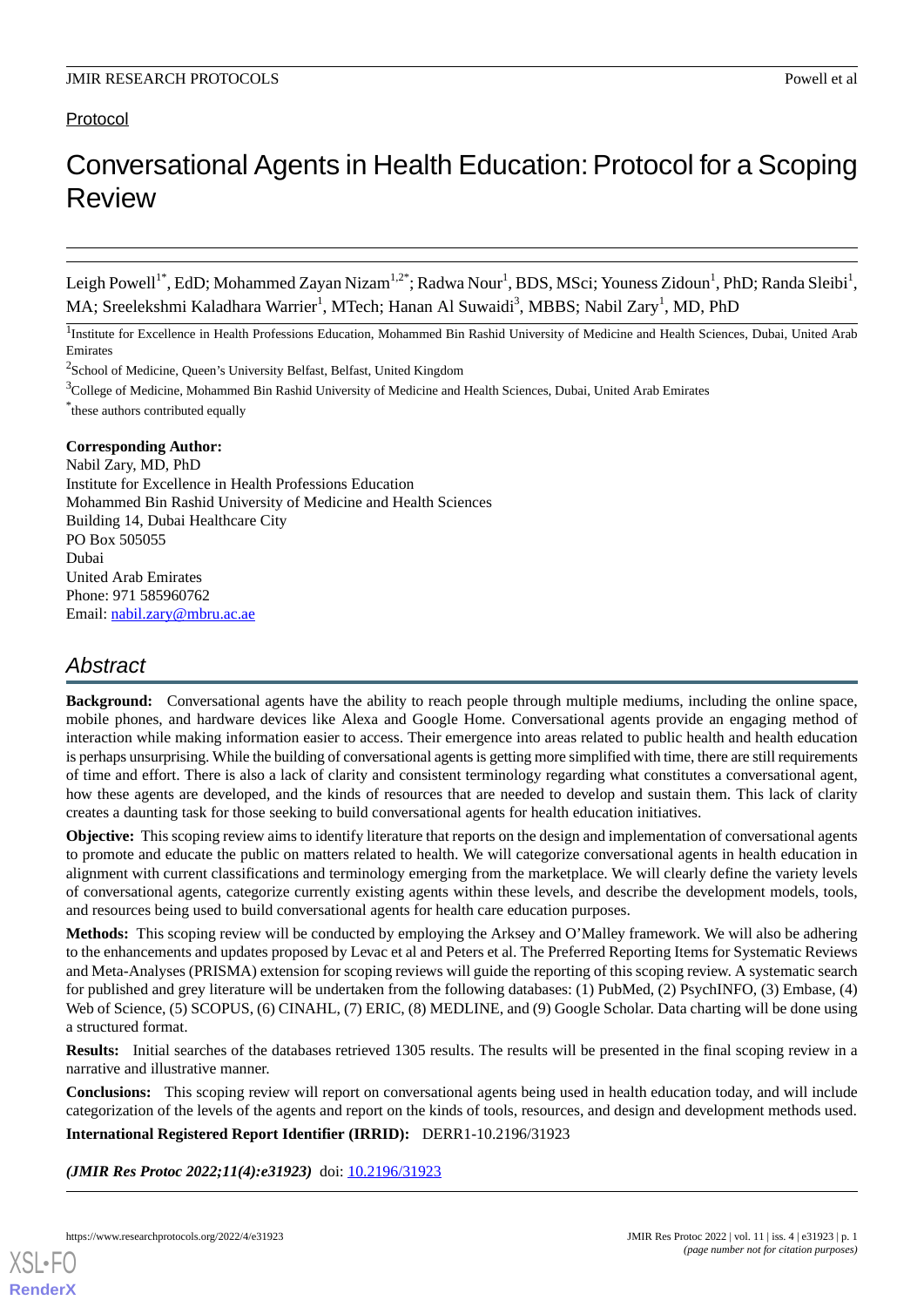#### **KEYWORDS**

conversational agents; artificial intelligence chatbots; chatbots; health education; health promotion; classification; artificial intelligence assistants; conversational artificial intelligence

# *Introduction*

#### **Background**

Conversational agents (CAs) are increasingly being used in various industries, including education, entertainment, and health [[1\]](#page-7-0). CAs are also starting to become commonplace in formal health care settings to assist with simple functions, such as appointment scheduling and health monitoring [[2,](#page-7-1)[3](#page-7-2)]. As technology has progressed to enable CAs to engage in natural dialogue, we are starting to see CAs become attractive alternatives for things that have traditionally required human-to-human interaction [\[4](#page-7-3)]. This has enabled deployment of CAs to address more complex concerns, such as mental health support  $[5,6]$  $[5,6]$  $[5,6]$  and patient education  $[7,8]$  $[7,8]$  $[7,8]$  $[7,8]$ , and in other areas in which the aim is to promote behavior change [\[9](#page-7-8)]. One appealing factor is the accessibility of CAs, as they enable people to access information online through a multitude of devices like computers, mobile phones, and voice-assistant hardware, such as Alexa and Siri. It is perhaps then unsurprising that CAs designed to promote health education are beginning to emerge. In the context of this paper, health education is considered education that increases awareness and seeks to favorably influence the attitudes and knowledge related to improving health on a personal or community basis [\[10](#page-7-9)].

#### **From Chatbots to CAs**

The dictionary defines a chatbot as a "computer program designed to simulate conversation with human users" [\[11](#page-7-10)]. The first chatbot ELIZA developed by Joseph Weizenbaum in the 1960s is well established and recorded. ELIZA was an early natural language processing (NLP) chatbot, but made strides in conversational artificial intelligence (AI). It was one of the first AI programs to have passed a restricted Turing test for machine intelligence. It was broadly taken as one of the earliest successes of using intelligence in computers. ELIZA laid the groundwork for current advances in AI chatbot technology; advanced AI CAs, such as Siri and Amazon Alexa, are descendants of ELIZA [[12\]](#page-7-11).

Early generations of chatbots used simple pattern matching design techniques and had very basic functionality, which required specific inputs in order to generate outputs [[13\]](#page-7-12). These types of chatbots were also referred to as rule-based chatbots. Later generations of chatbots saw the implementation of NLP. NLP is a subset of AI that is defined as "the ability of a computer program to understand human language as it is spoken and written (referred to as natural language)" [[14\]](#page-7-13). With the introduction of NLP, simple chatbots started to shift into a generation of CAs defined by their ability to have true conversations by generating natural language in a more conversational format. The first wave of CAs emerged around 2016 when social media platforms enabled the creation of chatbots for commercial services. This led to a wave of adoption in industries ranging from health care to shopping as they often replaced the need for any human interaction [[15\]](#page-7-14). Subsequent

 $XSI - F($ **[RenderX](http://www.renderx.com/)** generations of CAs have progressed with advances in AI and NLP.

#### **Classification of CAs**

As CAs have advanced, a wide diversity of terminology has been used. Terms, such as chatbot, virtual assistant, and CA, are found to be used interchangeably, leaving no clear classification method to understand what distinguishes one from another. There are many different ways to classify these initiatives, such as classification based on the depth of information CAs have access to (ie, open or closed domain) [[16\]](#page-7-15), the sentimental proximity of the interaction (ie, intrapersonal, interpersonal, or interagent) [\[1](#page-7-0)], the ways in which input is received and/or responses are generated [[17\]](#page-7-16), or the goal that is trying to be achieved (ie, to inform, converse, or engage the user in a task) [\[1](#page-7-0)]. One aim of this review is to help classify the characteristics of CAs, drawing the definitions from industry leaders like Rasa and Artificial Solutions [[18-](#page-7-17)[20\]](#page-7-18).

For the purpose of this review, we will use a 5-level classification schema [\[18\]](#page-7-17) adapted from characteristics detailed by Rasa, a popular open-source CA development platform [[21\]](#page-7-19). The levels are as follows:

- 1. Level one: The CA does not have conversational ability and lacks the ability to contextualize or have a natural conversation. CAs at this level place the work on the end user. Static web forms and basic notification assistance would fall at this level.
- 2. Level two: The CA can conduct basic conversation through prebuilt dialogues. There is a heavy reliance on preprogramming of intents and rules. The CA can answer simple FAQs, but unexpected deviation from programmed language will lead to a lack of outcome. CAs at this level are built using rule-based dialogues and have a heavy reliance on conditional statements.
- 3. Level three: The CA interaction is more linguistic-based and closer to a conversation akin to an encounter between 2 humans. CAs at this level are contextual, allowing for a more flexible, almost natural back and forth conversation. CAs at this level employ NLP and natural language generation. A wide variety of chatbots today are at this level.
- 4. Level four: CAs at this level are sometimes referred to as consultative assistants. The onus of figuring out what the end user needs is put more on the CA instead of the end user. CAs at this level offer a more personalized experience.
- 5. Level five: CAs at this level are often an autonomous organization of assistants that can adjust their behavior and pick up cues.

There is no clear dichotomy between these stages, but this gradation provides us with an understanding of where CA technology stands and how it could be leveraged in health education. While scoping reviews exist about CAs in health care [[21,](#page-7-19)[22](#page-7-20)], this scoping review will focus on those being used within health education. The review will also provide a unique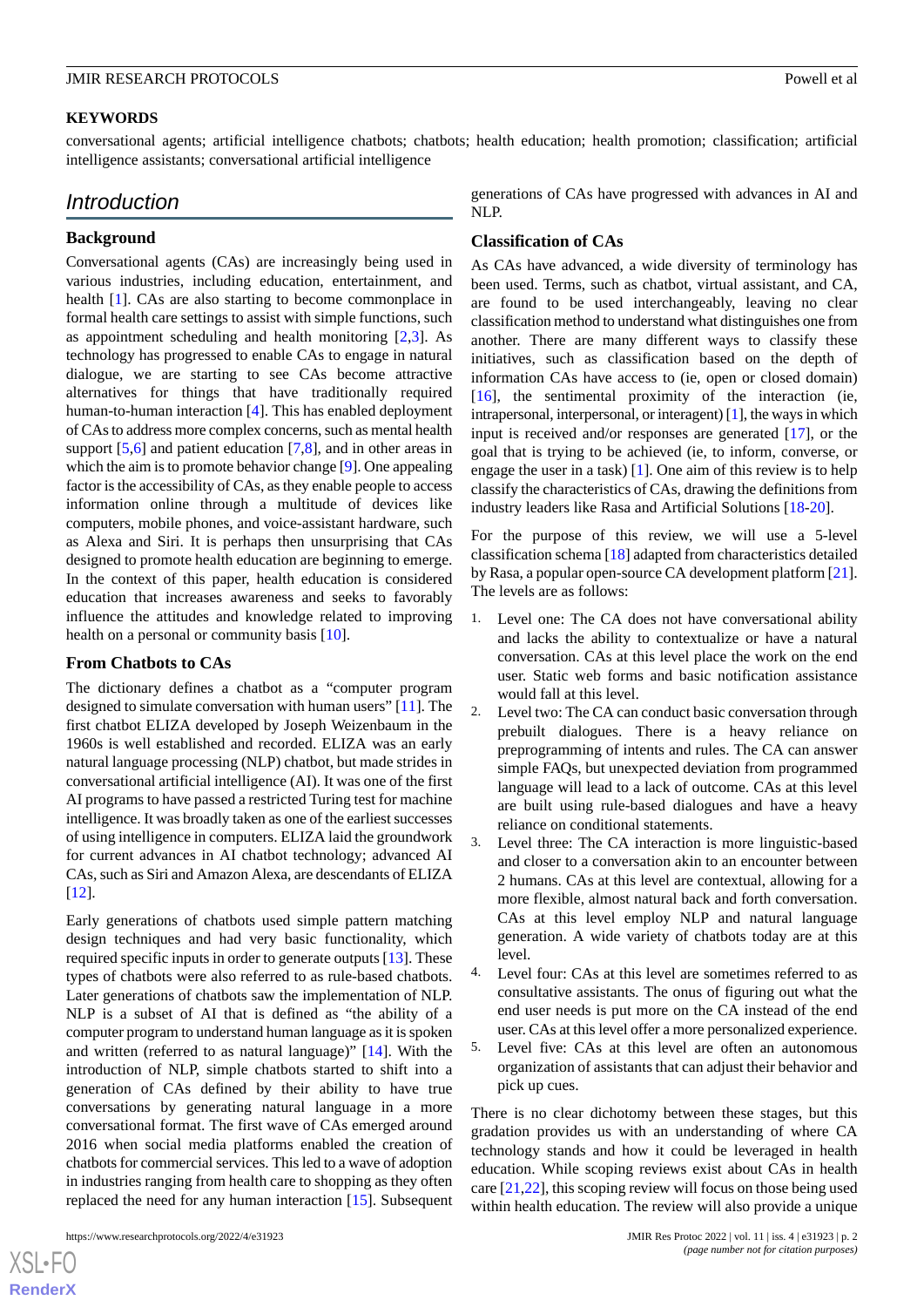perspective in this research area by classifying interventions using emerging terms from the marketplace.

#### **Objectives and Review Questions**

The focus for this review is on *the use of CAs in health education.* This focus was identified after a comprehensive discussion among the protocol authors, which helped clarify the key concepts that we intended to explore. Our objective to categorize the landscape of CAs in health education will be expressed in answering the following review questions:

- 1. What levels in the cycle are being currently used in health education CAs?
- 2. What are the resources needed to develop and sustain these  $CAs?$
- 3. What approaches are taken in designing CAs?
- 4. For what health education purposes are these CAs being implemented?

# *Methods*

#### **Key Considerations**

This scoping review will be guided by the methodology proposed by Arksey and O'Malley [[23\]](#page-8-0), with enhancements suggested by Levac et al [[24\]](#page-8-1) and Peters et al [\[25](#page-8-2)]. The Preferred Reporting Items for Systematic Reviews and Meta-Analyses Extension for Scoping Reviews (PRISMA-ScR) checklist will also provide further details and clarity [\[26](#page-8-3)]. As the search for a scoping review is understood to be an iterative process, any deviations from any of the predefined stages in the protocol will be noted and vindicated in the final scoping review.

### **Eligibility Criteria**

We will include articles that report on a CA designed and/or implemented to educate an individual or the public about an

area related to health. Included papers must have details on how the CA receives input and provides output in order to enable classification. Peer-reviewed articles, conference papers, and work-in-progress papers will be included. Grey literature will also be included by conducting a google scholar search using evidence-exhaustion and effort-bounded criteria to limit the documents to be screened to the first 100 results, moving to the next hundred if the results continue to meet the eligibility criteria [[27\]](#page-8-4).

We will exclude studies that report on the use of CAs in nonhealth education contexts (ie, excluding medical training, medical education, continuing professional development, and educating students). Papers written in languages other than English will also be excluded.

#### **Search Strategy**

The search strategy for this protocol was developed in a collaborative effort involving the authors and an information specialist. We aligned on a definition of "health education" by searching the MeSH (Medical Subject Headings) database, and we adopted the definition for the concept of health education that was indexed as a MeSH concept. An initial search of PubMed was conducted using our 2 main concepts of "health education" and "conversational agents." Our list of keywords and our sample search strategy are reflected in [Tables 1](#page-3-0)[-3](#page-4-0). Relevant papers were identified, and their keyword appendices were consulted to inform our list of keywords [\[28](#page-8-5)[,29](#page-8-6)]. To ensure a thorough search strategy, we consulted with an expert in library sciences who helped to ensure our keywords are comprehensive and the select databases are relevant for this review. The databases to be searched are (1) PubMed, (2) PsychINFO, (2) Embase, (4) Web of Science, (5) SCOPUS, (6) CINAHL, (7) ERIC, (8) MEDLINE, and (9) Google Scholar.

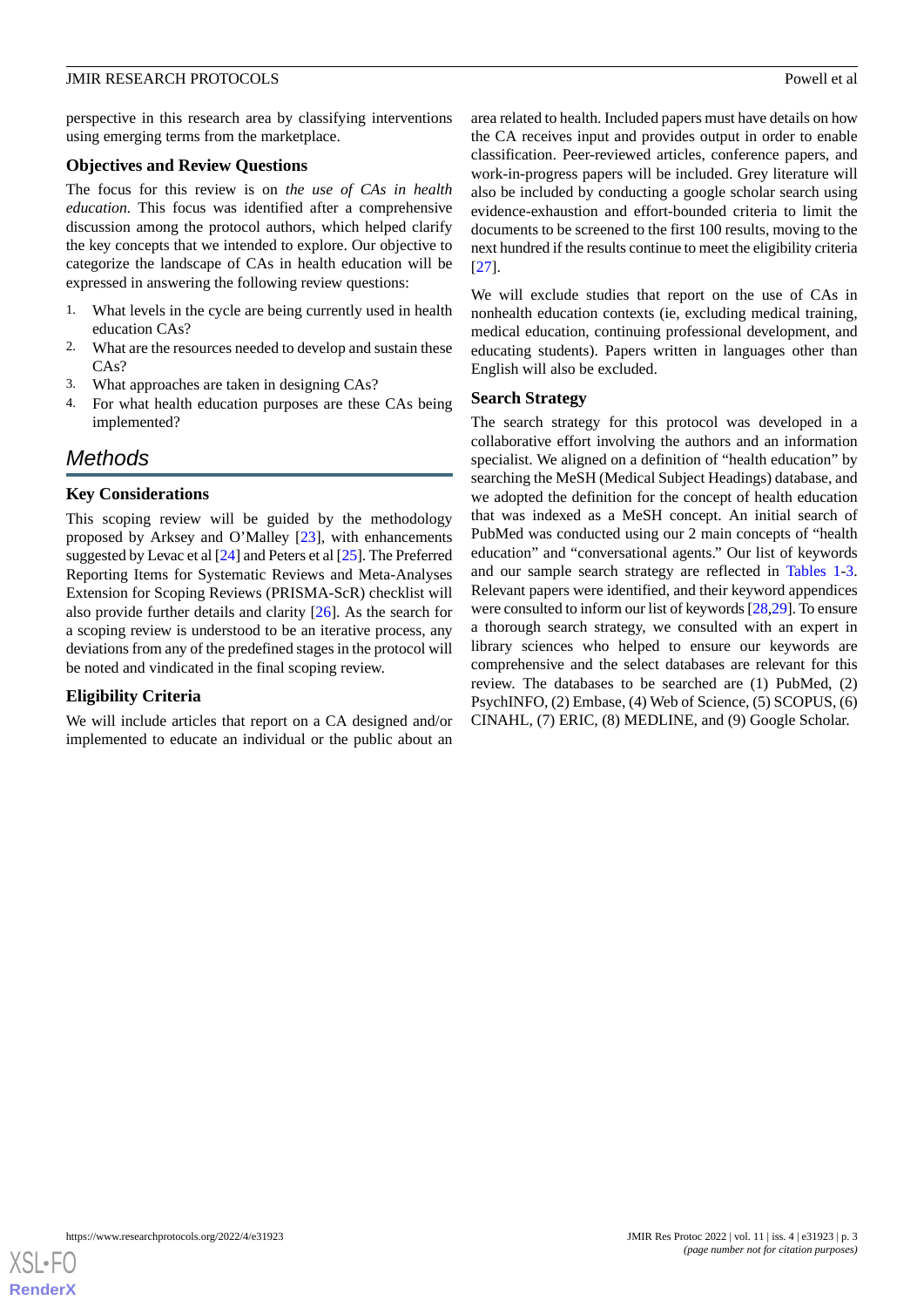# **JMIR RESEARCH PROTOCOLS**

<span id="page-3-0"></span>Table 1. Keywords for the concept "conversational agent."

| Number (#)   | Keywords                           |
|--------------|------------------------------------|
| $\mathbf{1}$ | conversational agent<br>*a         |
| $\sqrt{2}$   | conversational bot*                |
| 3            | conversational system*             |
| 4            | conversational interface*          |
| 5            | chatbot*                           |
| 6            | chat bot                           |
| 7            | chatbot*                           |
| $\,$ 8 $\,$  | chatter bot*                       |
| 9            | Chatterbot*                        |
| 10           | smart bot*                         |
| 11           | smartbot*                          |
| 12           | smart-bot*                         |
| 13           | virtual agent*                     |
| 14           | embodied agent*                    |
| 15           | virtual coach*                     |
| 16           | virtual human                      |
| 17           | AI bot*                            |
| 18           | AI-bot                             |
| 19           | AI Assistant*                      |
| 20           | Virtual Assistant*                 |
| 21           | Relational Agent*                  |
| 22           | Interactive Agent*                 |
| 23           | Online agent*                      |
| 24           | Communication agent*               |
| 25           | Natural Language Generating Agent* |
| 26           | Notification Assistant*            |
| 27           | FAQ Assistant*                     |
| 28           | Contextual Assistant*              |
| 29           | Personalized Assistant*            |
| 30           | Autonomous Assistant*              |

<sup>a</sup>The "\*" symbol next to words helps to broaden the search through finding words that start with the same root word.

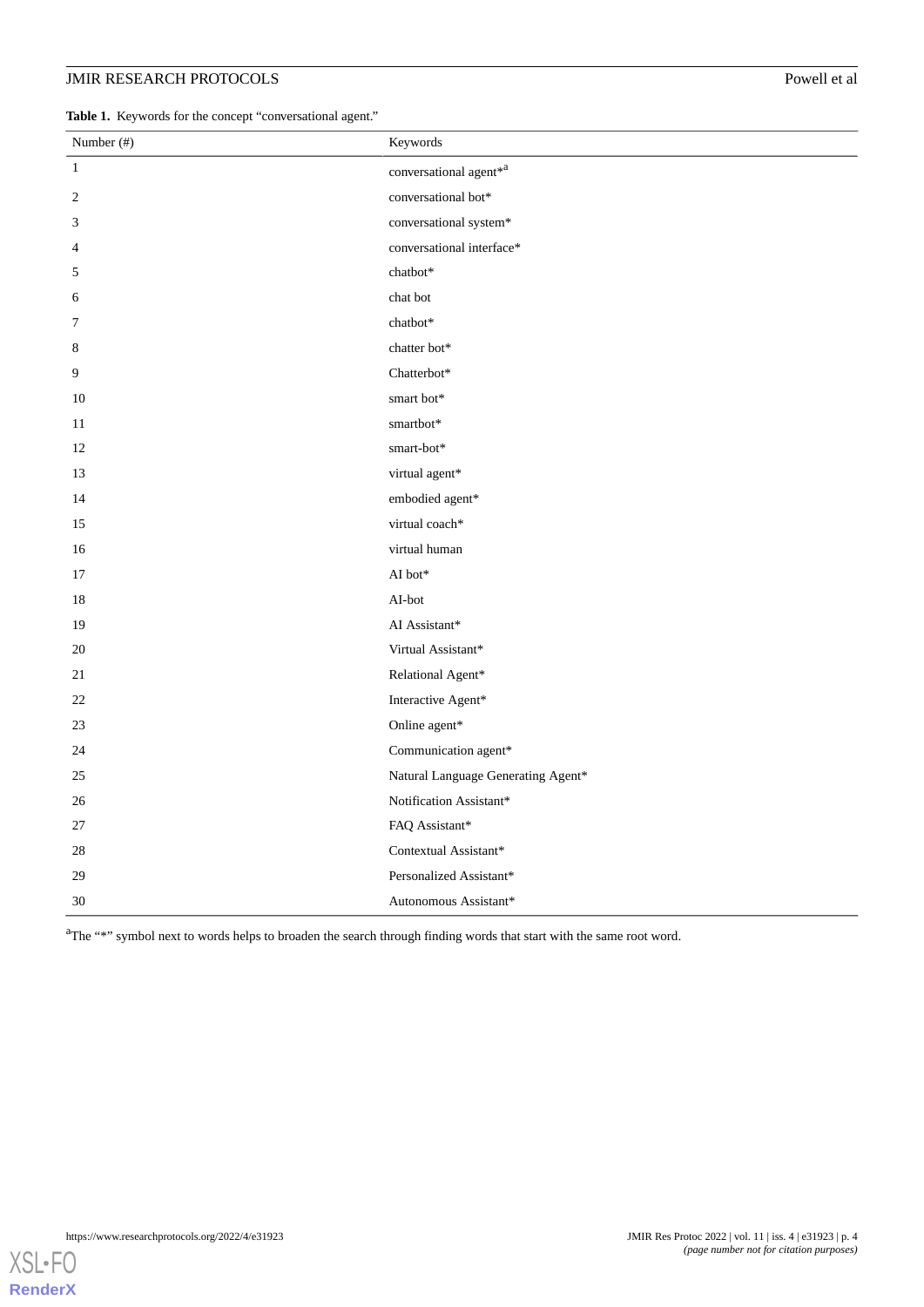**Table 2.** Keywords for the concept "health education."

| Number (#)       | Keywords                        |
|------------------|---------------------------------|
| $\mathbf{1}$     | Patient Education* <sup>a</sup> |
| $\boldsymbol{2}$ | Health Education *              |
| 3                | <b>Health Awareness</b>         |
| 4                | Patient Awareness Programme*    |
| 5                | Health Education Programme*     |
| 6                | Health Advocacy*                |
| 7                | Community health education*     |
| 8                | Health Literacy*                |
| 9                | Patient Communication*          |
| 10               | Health Outreach*                |
| 11               | Public Health*                  |
| 12               | Health Promotion*               |
| 13               | mHealth                         |
| 14               | Mobile Health*                  |
| 15               | Health Teaching*                |
| 16               | Health Edu*                     |

<span id="page-4-0"></span><sup>a</sup>The "\*" symbol next to words helps to broaden the search through finding words that start with the same root word.

#### **Table 3.** Sample search strategy.

| 279<br>PubMed | Search strategy                                                                                                                                                                                                                                                                                                                                                                                                                                                                                                                                                                                                                                                                                                                                                                                                                                                                                                                                                                                                                                                                                 | Database | Results $(n)$ |
|---------------|-------------------------------------------------------------------------------------------------------------------------------------------------------------------------------------------------------------------------------------------------------------------------------------------------------------------------------------------------------------------------------------------------------------------------------------------------------------------------------------------------------------------------------------------------------------------------------------------------------------------------------------------------------------------------------------------------------------------------------------------------------------------------------------------------------------------------------------------------------------------------------------------------------------------------------------------------------------------------------------------------------------------------------------------------------------------------------------------------|----------|---------------|
|               | ("conversational agent <sup>*a</sup> ") OR ("conversational system <sup>*</sup> ")) OR ("conver-<br>sational interface*")) OR ("chatbot*")) OR ("chat bot")) OR ("chat-bot*"))<br>OR ("smart bot*")) OR ("smartbot*")) OR ("smart-bot*")) OR ("virtual<br>agent*")) OR ("embodied agent*")) OR ("virtual coach*")) OR ("virtual<br>human")) OR ("AI Assistant*")) OR ("Virtual Assistant*")) OR ("Rela-<br>tional Agent <sup>*''</sup> )) OR ("Interactive Agent <sup>*''</sup> )) OR ("Communication<br>agent*")) OR (("chatter"[All Fields] OR "chattering"[All Fields] OR<br>"chatters" [All Fields]) AND "bot" [All Fields])) OR ("Chatterbot*")) AND<br>((((((((((((((("Patient Education*") OR ("Health Education*")) OR<br>("Health Awareness")) OR ("Health Education Programme*")) OR<br>("Health Advocacy*")) OR ("Community health education*")) OR<br>("Health Literacy*")) OR ("Patient Communication*")) OR ("Health"<br>Outreach*")) OR ("Public Health*")) OR ("Health Promotion*")) OR<br>("mHealth")) OR ("Mobile Health*")) OR ("Health Teaching*")) OR<br>$("Health Edu*")$ |          |               |

<sup>a</sup>The "\*" symbol next to words helps to broaden the search through finding words that start with the same root word.

#### **Study Selection and Screening**

After the searches in each database have been completed, all identified papers will be imported into EndNote, and duplicates will be removed using the automated features of the tool. As recommended by Levac et al [\[24](#page-8-1)], at least two reviewers will independently conduct a title and abstract screening to categorize what literature is eligible for a full review. Before performing a full review of the papers, papers will be uploaded to the Rayyan online platform to undergo screening. An initial review of the titles and abstracts of 5 to 10 articles will be conducted by each reviewer [[30\]](#page-8-7). Results of this initial review will be compared to determine if the eligibility criteria need revision. Any changes to the criteria will be documented in the scoping

review publication. After the initial review, the title/abstract of the remaining papers will be screened. Any disagreements between reviewers at this stage will be mediated and resolved with discussion and consultation with a third independent referee. Finally, papers that meet eligibility criteria will undergo a full-text review [[30\]](#page-8-7). The final review will be presented in both a narrative and flow diagram format as recommended by the PRISMA ScR statement [\[26](#page-8-3)]. Details of the excluded studies at full-text review and vindication will be appended in the final study.

#### **Data Extraction and Presentation**

To guide consistency in our data extraction, a template for charting characteristics, informed by the Joanna Briggs Institute

 $X$ SL•F $O$ **[RenderX](http://www.renderx.com/)**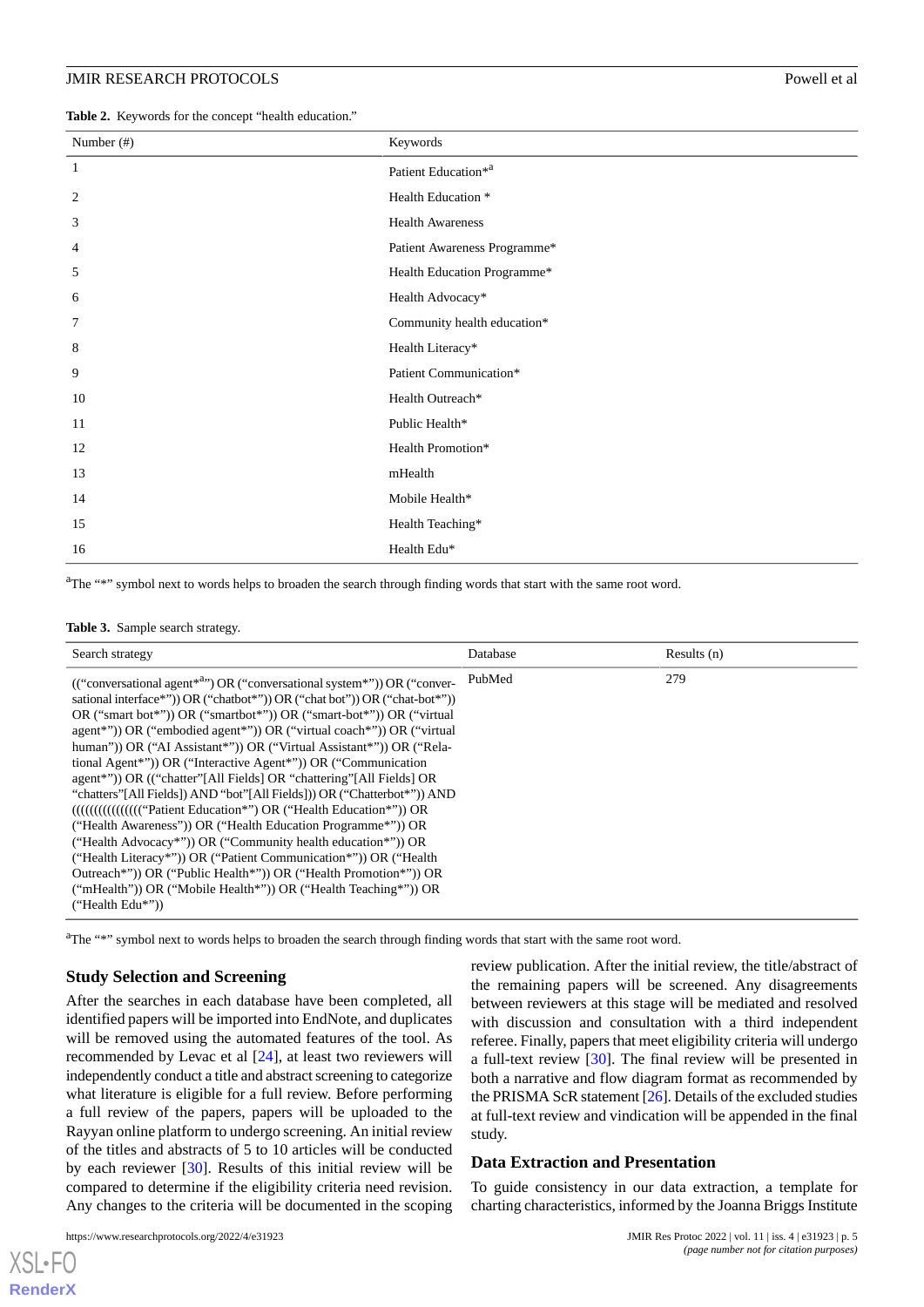(JBI) template for results extraction, has been created ([Table](#page-5-0) [4\)](#page-5-0). The characteristics of the chart are derived directly from the objective and review questions for the study. This template will be piloted and refined during the initial review of 5 to 10 studies conducted as part of the initial pilot.

Two reviewers will independently review and chart data for each paper. Data extraction in a scoping review is an iterative process. Therefore, this data charting form will be modified and adjusted to best meet this review's objectives and research questions.

<span id="page-5-0"></span>

|  | <b>Table 4.</b> Draft charting table. |  |
|--|---------------------------------------|--|
|--|---------------------------------------|--|

| Type of data                                                       | Details of charted data                                                                                                                                                                          |
|--------------------------------------------------------------------|--------------------------------------------------------------------------------------------------------------------------------------------------------------------------------------------------|
| Article information                                                | Title, authors, date of publication, source of publication, type of study,<br>and country of study                                                                                               |
| What health education was disseminated through the CA <sup>a</sup> | The data would look at chatbot-targeted health issues. For example, weight<br>management and vaccine hesitancy.                                                                                  |
| What are the demographics of the CA end user                       | Age of users, country of user, and health condition (if any)                                                                                                                                     |
| <b>Outcomes</b>                                                    | What outcomes does the paper mention? For example, outcomes relating<br>to the CA or health education will be outlined here.                                                                     |
| Resources                                                          | What resources were utilized in developing and disseminating the CA<br>(resources including but not limited to human resources, technological<br>resources, knowledge resources, and skill set)? |
| CA design                                                          | This section will extract data regarding "how."                                                                                                                                                  |
|                                                                    | How the CA was designed? (ie, was there a design framework used, and<br>if so, what?)                                                                                                            |
|                                                                    | Who designed the CA? For example, health care professionals or computer<br>scientists.                                                                                                           |
| Type of CA                                                         | The CA used will be charted to 1 of 5 levels as noted previously                                                                                                                                 |
| Duration of CA interaction                                         | Is the chatbot used for short-term relationships, or is it only used on a one-<br>off interaction or occasionally when a particular service is needed?                                           |
|                                                                    | Long-term relation: Is the CA providing long-term engagement? These<br>chatbots that offer long-term engagement offer recurring updates and re-<br>member previous conversations.                |
| Terminology                                                        | How is the CA referred to? Is it referred to as a chatbot, CA, AI <sup>b</sup> chatbot,<br>AI assistant, etc?                                                                                    |
|                                                                    |                                                                                                                                                                                                  |

<sup>a</sup>CA: conversational agent.

<sup>b</sup>AI: artificial intelligence.

### **Data Analysis**

The analysis of the extracted data will be limited to descriptive analysis keeping it under the purview of a scoping review. We will include frequency counts of concepts and studies, which will then be mapped in various illustrations and graphs. Since this is a scoping review, the methodological quality and risk of bias will not be formally appraised or mentioned in the review.

# *Results*

An initial search of the databases was conducted in September 2021, yielding 1305 results after deduplication was completed. We anticipate record screening and data extraction to be

complete by mid-March 2022. The extracted results will be presented to fall in line with our review questions and objectives. Our results section will contain 2 broad sections as recommended by Peter et al [\[25](#page-8-2)]. The first section will include a PRISMA flow diagram that will detail the study selection process. The PRISMA flowchart is illustrated in [Figure 1](#page-6-0).

The second section will illustrate results pertaining to our review questions and objectives. A tabulation of information containing basic information of the type of study and extent of literature will be included in this section, along with a map of the extracted data. There will be a diagrammatic illustration that categorizes the types of conversations included. A narrative summary will accompany the illustrations and tables. These data presentation approaches may be further refined at the review stage.

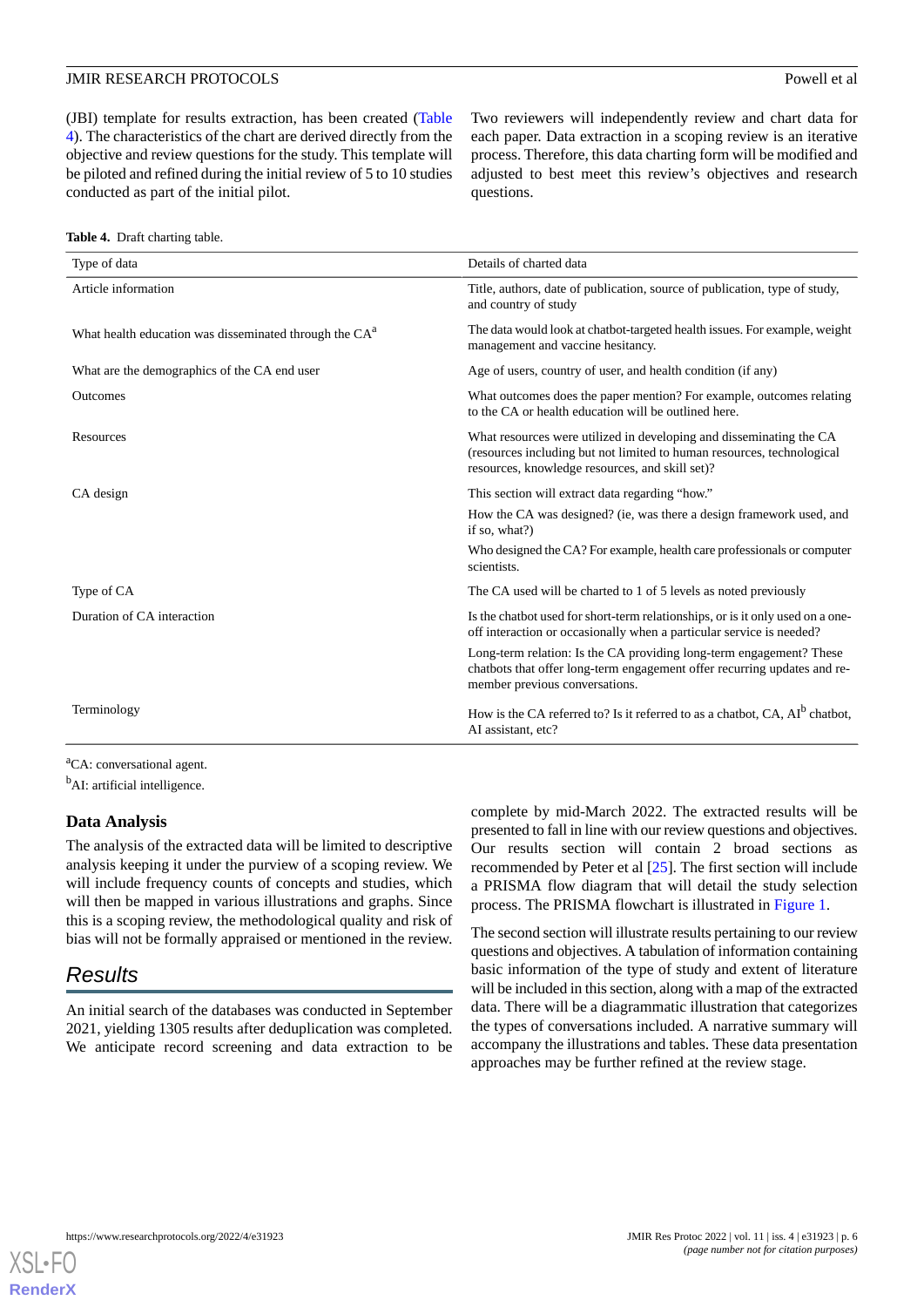<span id="page-6-0"></span>**Figure 1.** Preferred Reporting Items for Systematic Reviews and Meta-Analyses flowchart.



# *Discussion*

Reviewers have previously explored CAs in health. However, to our knowledge, there has been no review conducted in the specific area of our interest (ie, health education). Therefore, this review will provide a map of the literature in this area, and clarify and define the heterogeneous terms found in the literature.

There are several strengths in conducting this scoping review. By categorizing existing CAs in health education into predefined categories, we seek to align on terminology that can promote more clarity in this research space. By reporting on the tools, resources, and design and development strategies undertaken to create CAs in health education, we will help to inform those seeking to develop their own CAs about what is most appropriate for their setting given their available resources, potentially leading to improved CAs and outcomes.

The limitations of this study include those inherent to scoping reviews in that we will not be formally evaluating the quality of the research. We are also limiting our scope to papers that clearly define the input/output method of the CA, which will likely result in the exclusion of papers that do not clearly discuss CA design in detail. We have determined this to be a limitation due to our aim of classifying the interventions, which is not possible with this detail. Finally, this review is limited by the fluency of the reviewers, with restriction of papers to those published in the English language.



[XSL](http://www.w3.org/Style/XSL)•FO **[RenderX](http://www.renderx.com/)**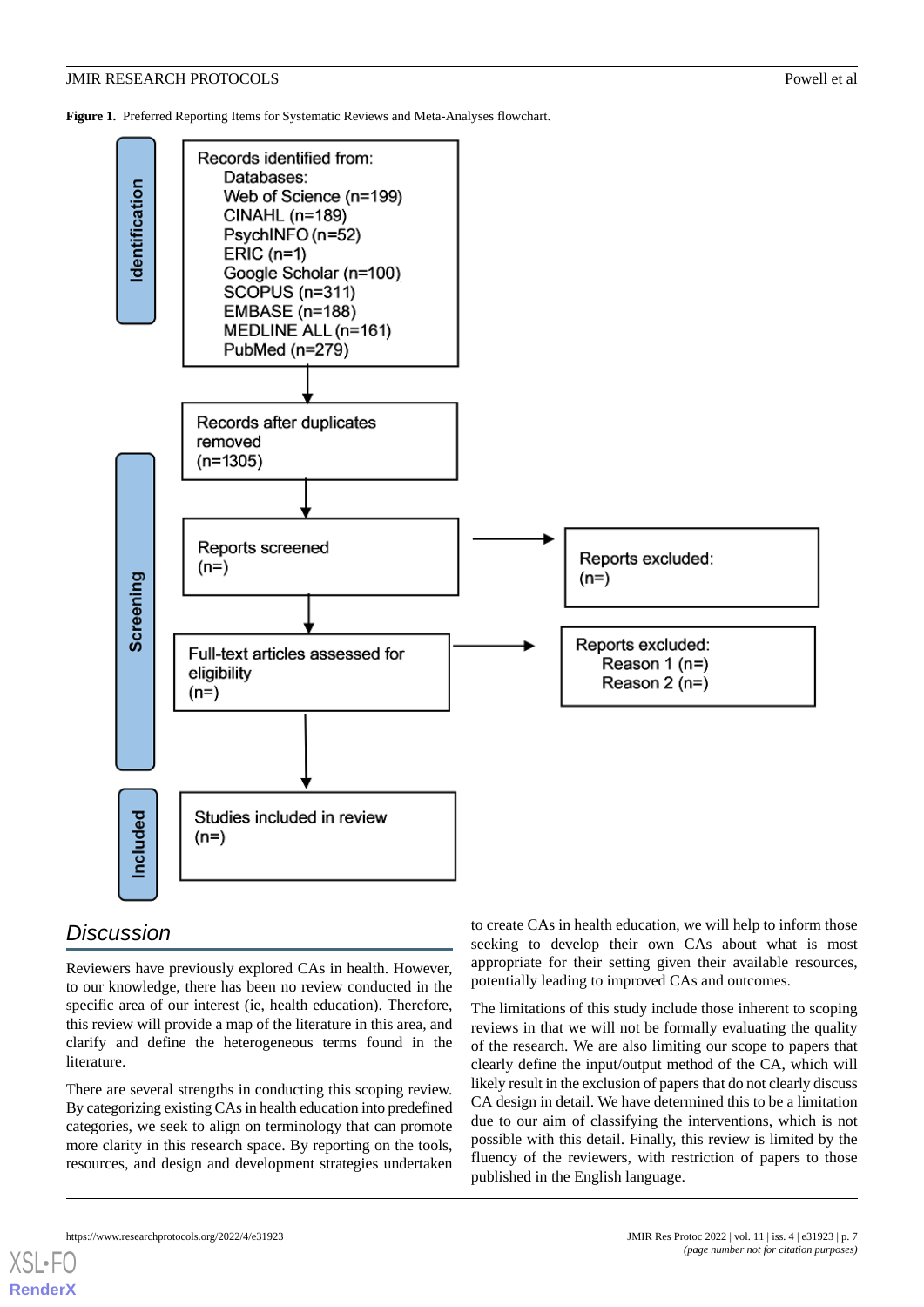# **Authors' Contributions**

MZN, LP, and NZ conceived the study topic and designed the review protocol. MZN and LP wrote the protocol with revisions from RN, YZ, RS, SKW, HAS and NZ.

### **Conflicts of Interest**

None declared.

## <span id="page-7-0"></span>**References**

- <span id="page-7-1"></span>1. Adamopoulou E, Moussiades L. An Overview of Chatbot Technology. In: Maglogiannis I, Iliadis L, Pimenidis E, editors. Artificial Intelligence Applications and Innovations. AIAI 2020. IFIP Advances in Information and Communication Technology, vol 584. Cham: Springer; 2020:373-383.
- <span id="page-7-2"></span>2. Echeazarra L, Pereira J, Saracho R. TensioBot: a Chatbot Assistant for Self-Managed in-House Blood Pressure Checking. J Med Syst 2021 Mar 15;45(4):54. [doi: [10.1007/s10916-021-01730-x\]](http://dx.doi.org/10.1007/s10916-021-01730-x) [Medline: [33723721\]](http://www.ncbi.nlm.nih.gov/entrez/query.fcgi?cmd=Retrieve&db=PubMed&list_uids=33723721&dopt=Abstract)
- <span id="page-7-3"></span>3. Oh K, Lee D, Ko B, Choi H. A Chatbot for Psychiatric Counseling in Mental Healthcare Service Based on Emotional Dialogue Analysis and Sentence Generation. 2017 Presented at: 18th IEEE International Conference on Mobile Data Management (MDM); May 29-June 1, 2017; Daejeon, South Korea p. 371-375. [doi: [10.1109/MDM.2017.64](http://dx.doi.org/10.1109/MDM.2017.64)]
- <span id="page-7-4"></span>4. Adam M, Wessel M, Benlian A. AI-based chatbots in customer service and their effects on user compliance. Electron Markets 2021;31(2):427-445. [doi: [10.1007/s12525-020-00414-7\]](http://dx.doi.org/10.1007/s12525-020-00414-7)
- <span id="page-7-5"></span>5. Vaidyam AN, Wisniewski H, Halamka JD, Kashavan MS, Torous JB. Chatbots and Conversational Agents in Mental Health: A Review of the Psychiatric Landscape. Can J Psychiatry 2019 Jul;64(7):456-464 [\[FREE Full text\]](http://europepmc.org/abstract/MED/30897957) [doi: [10.1177/0706743719828977\]](http://dx.doi.org/10.1177/0706743719828977) [Medline: [30897957\]](http://www.ncbi.nlm.nih.gov/entrez/query.fcgi?cmd=Retrieve&db=PubMed&list_uids=30897957&dopt=Abstract)
- <span id="page-7-6"></span>6. Morris RR, Kouddous K, Kshirsagar R, Schueller SM. Towards an Artificially Empathic Conversational Agent for Mental Health Applications: System Design and User Perceptions. J Med Internet Res 2018 Jun 26;20(6):e10148 [[FREE Full text](https://www.jmir.org/2018/6/e10148/)] [doi: [10.2196/10148](http://dx.doi.org/10.2196/10148)] [Medline: [29945856\]](http://www.ncbi.nlm.nih.gov/entrez/query.fcgi?cmd=Retrieve&db=PubMed&list_uids=29945856&dopt=Abstract)
- <span id="page-7-7"></span>7. Kataoka Y, Takemura T, Sasajima M, Katoh N. Development and Early Feasibility of Chatbots for Educating Patients With Lung Cancer and Their Caregivers in Japan: Mixed Methods Study. JMIR Cancer 2021 Mar 10;7(1):e26911 [[FREE](https://cancer.jmir.org/2021/1/e26911/) [Full text\]](https://cancer.jmir.org/2021/1/e26911/) [doi: [10.2196/26911\]](http://dx.doi.org/10.2196/26911) [Medline: [33688839](http://www.ncbi.nlm.nih.gov/entrez/query.fcgi?cmd=Retrieve&db=PubMed&list_uids=33688839&dopt=Abstract)]
- <span id="page-7-9"></span><span id="page-7-8"></span>8. Paterick TE, Patel N, Tajik AJ, Chandrasekaran K. Improving health outcomes through patient education and partnerships with patients. Proc (Bayl Univ Med Cent) 2017 Jan;30(1):112-113 [\[FREE Full text](http://europepmc.org/abstract/MED/28152110)] [doi: [10.1080/08998280.2017.11929552\]](http://dx.doi.org/10.1080/08998280.2017.11929552) [Medline: [28152110](http://www.ncbi.nlm.nih.gov/entrez/query.fcgi?cmd=Retrieve&db=PubMed&list_uids=28152110&dopt=Abstract)]
- <span id="page-7-11"></span><span id="page-7-10"></span>9. Bickmore TW, Schulman D, Sidner C. Automated interventions for multiple health behaviors using conversational agents. Patient Educ Couns 2013 Aug;92(2):142-148 [[FREE Full text](http://europepmc.org/abstract/MED/23763983)] [doi: [10.1016/j.pec.2013.05.011](http://dx.doi.org/10.1016/j.pec.2013.05.011)] [Medline: [23763983](http://www.ncbi.nlm.nih.gov/entrez/query.fcgi?cmd=Retrieve&db=PubMed&list_uids=23763983&dopt=Abstract)]
- <span id="page-7-12"></span>10. Health Education - MeSH. NCBI. URL: <https://www.ncbi.nlm.nih.gov/mesh/68006266> [accessed 2022-03-22]
- 11. Definition of chatbot in English. Lexico. URL:<https://www.lexico.com/en/definition/chatbot> [accessed 2022-03-22]
- <span id="page-7-13"></span>12. Project MUSE - ELIZA Effects: Pygmalion and the Early Development of Artificial Intelligence. Queen's University. URL: <https://muse-jhu-edu.queens.ezp1.qub.ac.uk/article/756330> [accessed 2022-03-22]
- <span id="page-7-14"></span>13. Ramesh K, Ravishankaran S, Joshi A, Chandrasekaran K. A Survey of Design Techniques for Conversational Agents. In: Kaushik S, Gupta D, Kharb L, Chahal D, editors. Information, Communication and Computing Technology. ICICCT 2017. Communications in Computer and Information Science, vol 750. Singapore: Springer; 2017:336-350.
- <span id="page-7-15"></span>14. natural language processing (NLP). SearchEnterpriseAI. URL: [https://searchenterpriseai.techtarget.com/definition/](https://searchenterpriseai.techtarget.com/definition/natural-language-processing-NLP) [natural-language-processing-NLP](https://searchenterpriseai.techtarget.com/definition/natural-language-processing-NLP) [accessed 2022-03-22]
- <span id="page-7-16"></span>15. Roy R, Naidoo V. Enhancing chatbot effectiveness: The role of anthropomorphic conversational styles and time orientation. Journal of Business Research 2021 Mar;126:23-34. [doi: [10.1016/j.jbusres.2020.12.051](http://dx.doi.org/10.1016/j.jbusres.2020.12.051)]
- <span id="page-7-17"></span>16. Deshmukh V, Nirmala S. Open Domain Conversational Chatbot. In: Gani A, Das P, Kharb L, Chahal D, editors. Information, Communication and Computing Technology. ICICCT 2019. Communications in Computer and Information Science, vol 1025. Singapore: Springer; 2019:266-278.
- <span id="page-7-18"></span>17. Nimavat K, Champaneria T. Chatbots: An Overview Types, Architecture, Tools and Future Possibilities. International Journal of Scientific Research and Development 2017;5(7):1019-1024 [\[FREE Full text\]](http://ijsrd.com/Article.php?manuscript=IJSRDV5I70501)
- <span id="page-7-20"></span><span id="page-7-19"></span>18. Nichol A. 5 Levels of Conversational AI: 2020 Update. Rasa. 2020. URL: [https://blog.rasa.com/](https://blog.rasa.com/5-levels-of-conversational-ai-2020-update/) [5-levels-of-conversational-ai-2020-update/](https://blog.rasa.com/5-levels-of-conversational-ai-2020-update/) [accessed 2022-03-22]
- 19. How to Build, Deploy, and Operationalize AI Assistants. InfoQ. URL: [https://www.infoq.com/articles/](https://www.infoq.com/articles/build-deploy-ai-assistants/) [build-deploy-ai-assistants/](https://www.infoq.com/articles/build-deploy-ai-assistants/) [accessed 2022-03-22]
- 20. Chatbots: The Definitive Guide (2021). Artificial Solutions. URL:<https://www.artificial-solutions.com/chatbots> [accessed 2022-03-22]
- 21. Rasa. URL:<https://rasa.com/> [accessed 2022-03-22]
- 22. Tudor Car L, Dhinagaran DA, Kyaw BM, Kowatsch T, Joty S, Theng Y, et al. Conversational Agents in Health Care: Scoping Review and Conceptual Analysis. J Med Internet Res 2020 Aug 07;22(8):e17158 [\[FREE Full text\]](https://www.jmir.org/2020/8/e17158/) [doi: [10.2196/17158\]](http://dx.doi.org/10.2196/17158) [Medline: [32763886\]](http://www.ncbi.nlm.nih.gov/entrez/query.fcgi?cmd=Retrieve&db=PubMed&list_uids=32763886&dopt=Abstract)

[XSL](http://www.w3.org/Style/XSL)•FO **[RenderX](http://www.renderx.com/)**